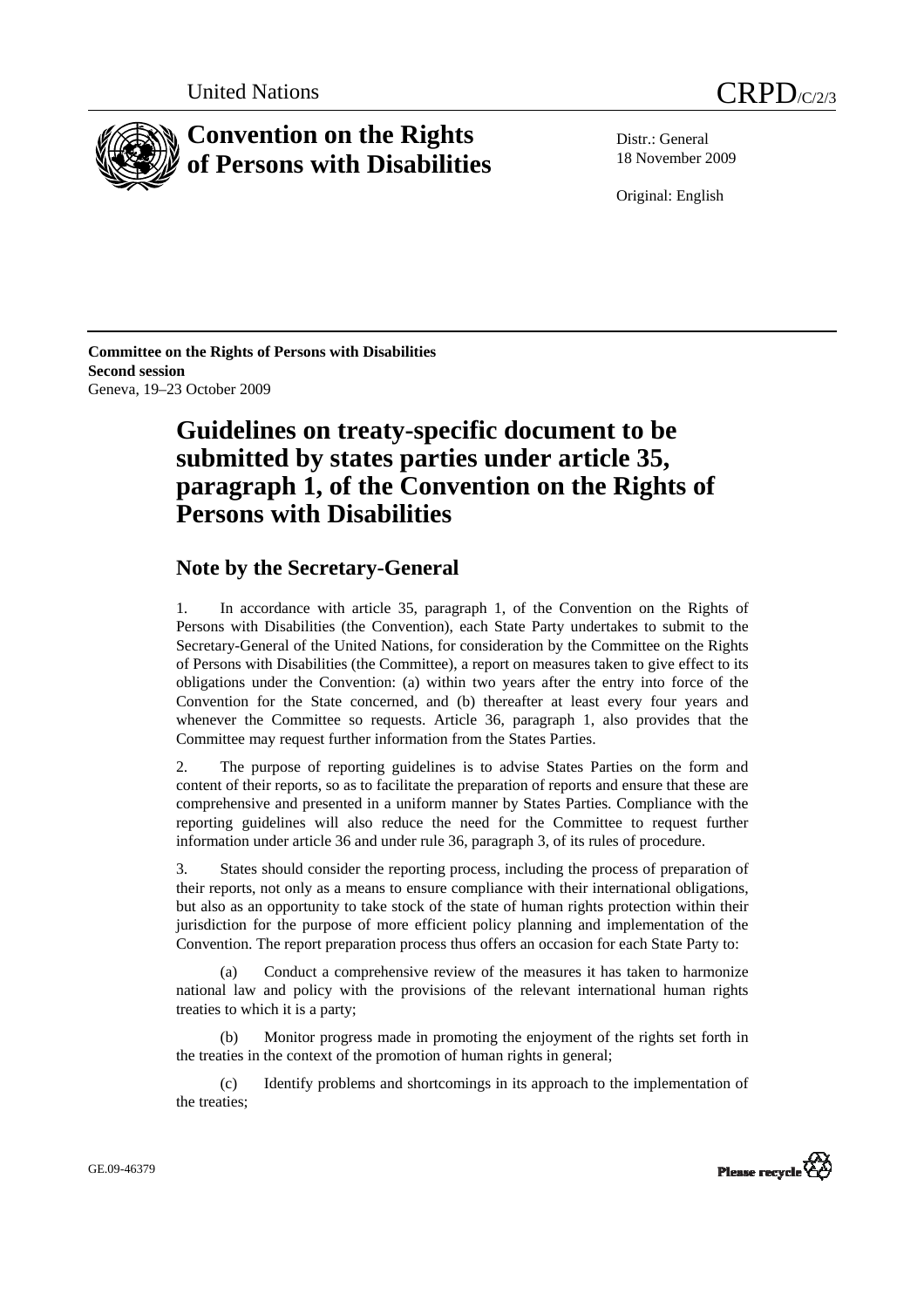(d) Plan and develop appropriate policies to achieve these goals.

Furthermore, States Parties should encourage and facilitate the involvement of nongovernmental organizations, including organizations of persons with disabilities in the preparation of reports. Such constructive engagement on the part of these organizations will enhance the quality of reports as well as promote the enjoyment by all of the rights protected by the Convention. The reports should contain an explanation of the procedure used to consult with civil society and in particular with representative organisations of persons with disabilities and the measures taken to ensure that this process was fully accessible.

4. States Parties must recognize and respect the diversity of persons with disabilities and ensure that their report is not generalized, but specific to different types of disability.

5. The Committee adopts the present guidelines that take into account the harmonized guidelines on reporting under the international human rights treaties (HRI/GEN/2/Rev.5). These guidelines will be updated in future to take into account the evolving practice of the Committee in relation to the application of the Convention, as reflected in its concluding observations, general comments and statements.

6. The text of the guidelines on treaty-specific documents to be submitted by States Parties under articles 35 of the Convention is contained in the annex to the present document.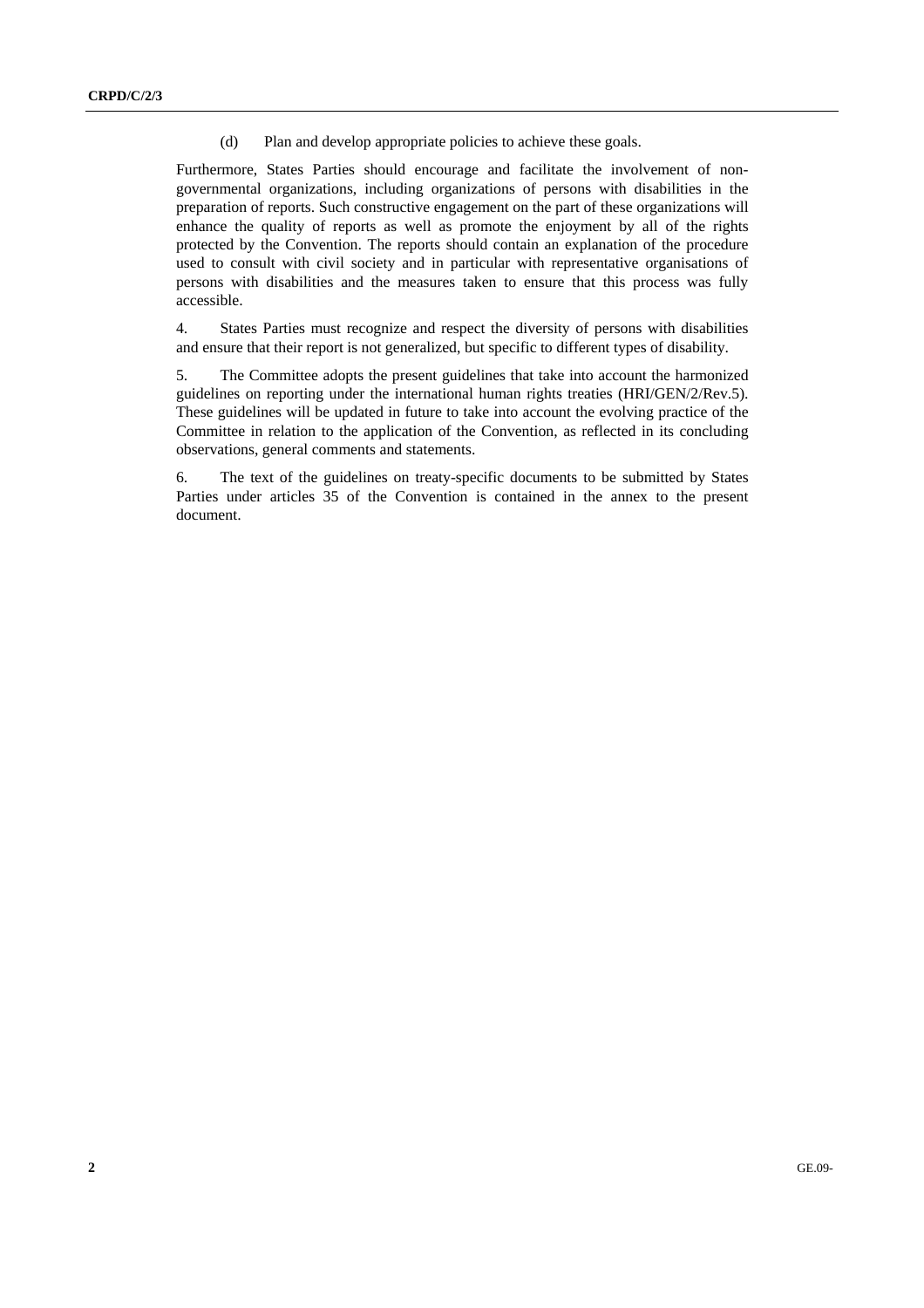# **Annex**

# **Guidelines on the treaty-specific document to be submitted by States Parties under article 35 of the Convention on the Rights of Persons with Disabilities**

# **A. The existing reporting system and organization of information to be included in the common core document and in the treaty-specific document submitted to the Committee on the Rights of Persons with Disabilities**

A.1 State reports submitted under the harmonized guidelines on reporting under the international human rights treaties consist of two parts: a common core document and treaty-specific documents.

# **A.2 The common core document**

A.2.1 The common core document should contain general information about the reporting State, the general framework for the protection and promotion of human rights, disaggregated according to sex, age, main population groups and disability, as well as information on non-discrimination and equality, and effective remedies, in accordance with the harmonized guidelines.

## **A.3 The treaty-specific document**

A.3.1 The treaty-specific document submitted to the Committee on the Rights of Persons with Disabilities should not repeat the information included in the common core document or merely list or describe the legislation adopted by the State Party. Rather, it should contain specific information relating to the implementation, in law and in fact, of articles 1 to 33 of the Convention, taking into account analytical information on recent developments in law and practice affecting the full realization of the rights recognized in the Convention by all persons, with all forms of disabilities within the territory or jurisdiction of the State Party. It should also contain detailed information on substantive measures taken towards the aforementioned goals and the resulting progress achieved. Where applicable, this information should be presented in relation to policy and legislation of persons without disabilities. In all cases, it should indicate data sources.

A.3.2 In relation to the rights recognized in the Convention, the treaty-specific document should indicate:

(a) Whether the State Party has adopted policies, strategies and a national legal framework for the implementation of each Convention right, identifying the resources available for that purpose and the most cost-effective ways of using such resources;

 (b) Whether the State Party has adopted comprehensive disability antidiscrimination legislation to put into effect provisions of the Convention in this regard;

Any mechanisms in place to monitor progress towards the full realization of the Convention rights, including recognition of indicators and related national benchmarks in relation to each Convention right, in addition to the information provided under appendix 3 of the harmonized guidelines and taking into account the framework and tables of illustrative indicators outlined by the Office of the United Nations High Commissioner for Human Rights (OHCHR) (HRI/MC/2008/3);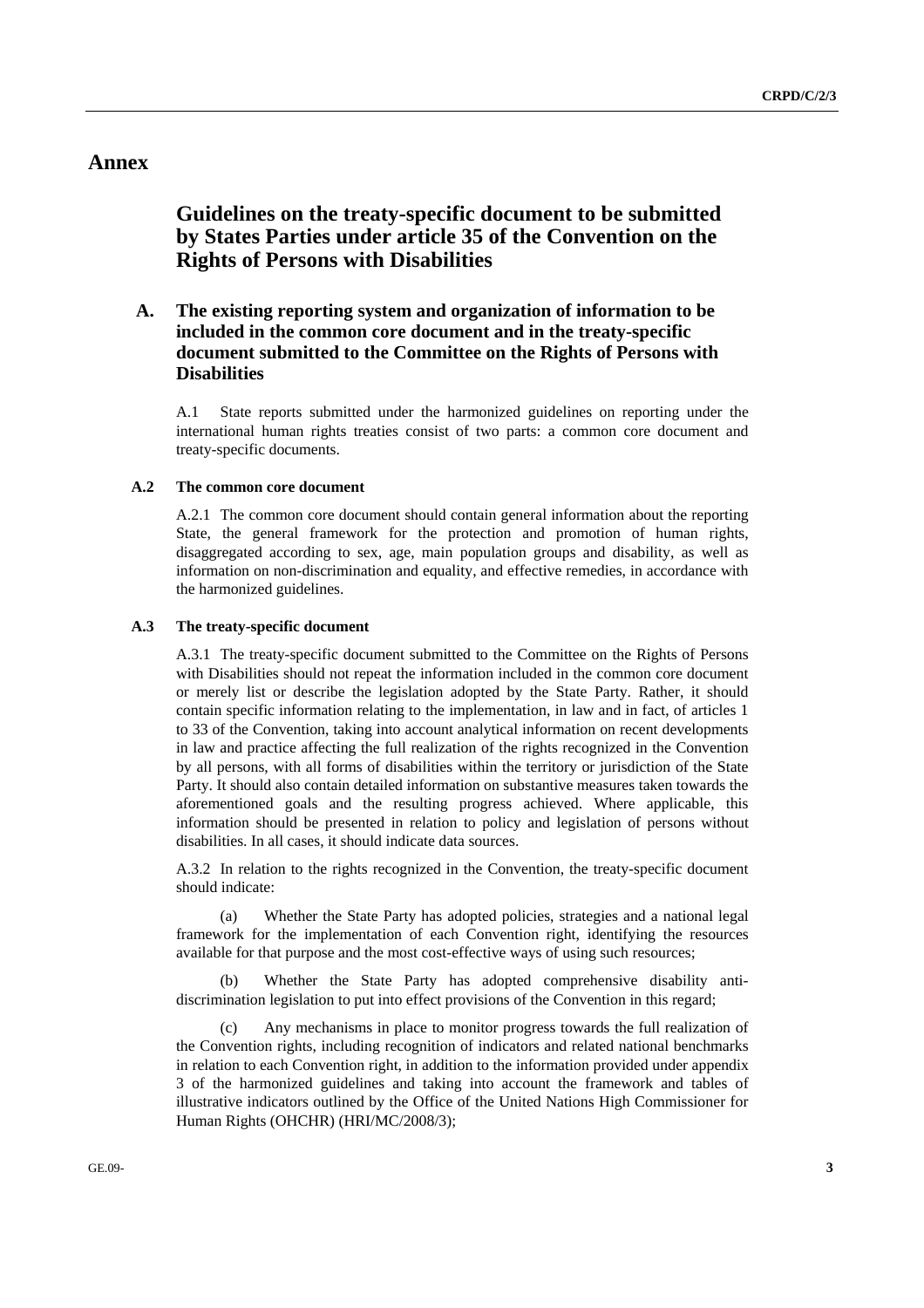<span id="page-3-0"></span> (d) Mechanisms in place to ensure that a State Party's obligations under the Convention are fully integrated in its actions as a member of international organizations;

 (e) The incorporation and direct applicability of each Convention right in the domestic legal order, with reference to specific examples of relevant legal cases;

 (f) The judicial and other appropriate remedies in place enabling victims to obtain redress in the case their Convention rights have been violated;

 (g) Structural or other significant obstacles arising from factors beyond the State Party's control which impede the full realization of the Convention rights, including details of the steps being taken to overcome them;

 (h) Statistical data on the realization of each Convention right, disaggregated by sex, age, type of disability (physical, sensory, intellectual and mental), ethnic origin, urban/rural population and other relevant categories, on an annual comparative basis over the past four years;

A.3.3 The treaty-specific document should be delivered in accessible electronic format and in print.

A.3.4 The report should follow paragraphs 24 to 26 and 29 of the harmonized reporting guidelines. $<sup>1</sup>$  $<sup>1</sup>$  $<sup>1</sup>$ </sup>

A.3.5 The format of the Convention-specific document should be in accordance with paragraphs 19 to 23 of the harmonized reporting guidelines. The initial report should not exceed 60 pages, and subsequent Convention-specific documents should be limited to 40 pages. Paragraphs should be numbered sequentially.

#### **A.4 Initial reports**

A.4.1 The initial Convention-specific document, together with the common core document, constitutes the State Party's initial report and is the State Party's first opportunity to present to the Committee the extent to which its laws and practices comply with the Convention.

A.4.2 A State Party should deal specifically with every article of the Convention; in addition to information contained in the common core document, a detailed analysis of the impact of legal norms on persons with disabilities' factual situation and the practical availability, implementation and effect of remedies for violations of provisions of the Convention paying special attention to particularly vulnerable population groups such as women and children should be provided and explained in the Convention-specific document.

A.4.3 The initial Convention-specific document should, to the extent that such information is not already contained in the common core document, outline any distinctions, exclusions or restrictions made on the basis of disability, even of a temporary nature, imposed by law, practice or tradition, or in any other manner on the persons with disabilities' enjoyment of each provision of the Convention.

A.4.4 The initial Convention-specific document should contain sufficient quotations from, or summaries of the relevant constitutional, legislative, judicial and other texts which guarantee and provide remedies in relation to the rights and provisions of the Convention, in particular when those are not attached to the report or are not available in one of the working languages of the United Nations.

 $^1$  HRI/GEN/2/Rev.5, chap. I.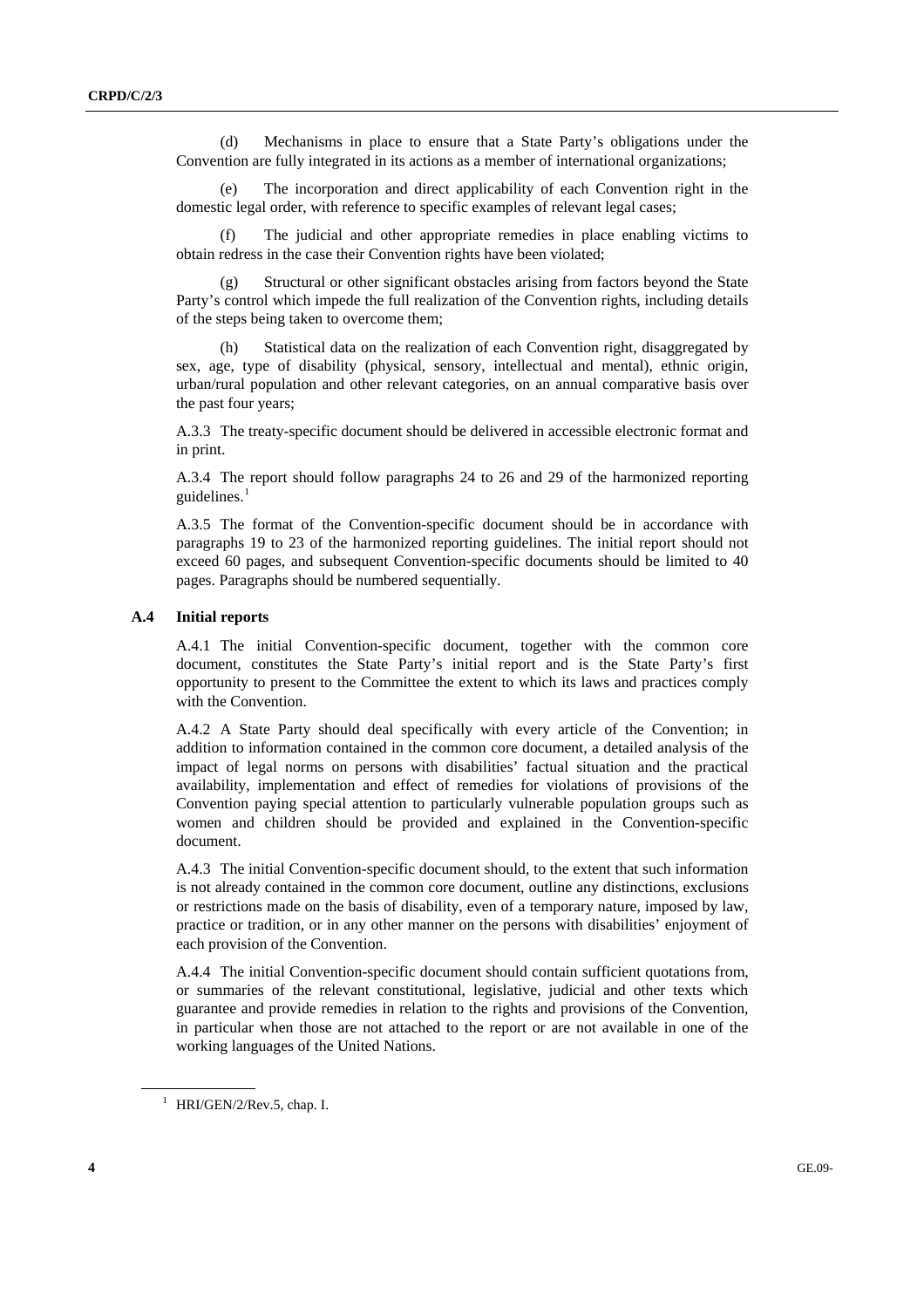# <span id="page-4-0"></span> **A.5 Periodic reports**

A.5.1 The subsequent Convention-specific document, which, together with the common core document, forms a subsequent periodic report, should focus on the period between the consideration of the State Party's previous report and the presentation of the current report.

A.5.2 Periodic Convention-specific documents should be structured so as to follow the articles of the Convention. If there is nothing new to report under any article, it should be so stated.

A.5.3 There should be at least three starting points for such subsequent Conventionspecific documents:

 (a) Information on the implementation of concluding observations (particularly "Concerns" and "Recommendations") from the previous report, and explanations for instances of non-implementation or difficulties encountered; $2$ 

 (b) An analytical and result-oriented examination by the State Party of additional legal and other appropriate steps and measures taken towards the implementation of the Convention;

 (c) Information on any remaining or emerging obstacles to the exercise and enjoyment by persons with disabilities of their human rights and fundamental freedoms in the civil, political, economic, social, cultural or any other field, as well as information on measures envisaged to overcome these obstacles.

A.5.4 Periodic Convention-specific documents should in particular address the impact of measures taken, and should analyze trends over time in eliminating discrimination against persons with disabilities and ensuring persons with disabilities' full enjoyment of their human rights.

A.5.5 Periodic Convention-specific documents should also address the implementation of the Convention with respect to different groups of persons with disabilities, in particular those subject to multiple forms of discrimination.

A.5.6 Where a fundamental change has occurred in the State Party's political and legal approach affecting the implementation of the Convention or new legal or administrative measures have been introduced by the State Party which requires the annexure of texts, and judicial or other decisions, such information should be provided in the Convention-specific document.

# **A.6 Exceptional reports**

A.6.1 The present guidelines do not affect the Committee's procedure in relation to any exceptional reports that may be requested and are governed by the Committee's rules of procedure.

# **A.7 Annexes to reports**

A.7.1 If needed, the report should be delivered in electronic format and in print accompanied by a sufficient number of copies, in one of the working languages of the

 $2^2$  States Parties may decide to present such information at the beginning of the report, at the end as an annex or to integrate it, with specific reference to the particular concluding observation, under the relevant parts of the report.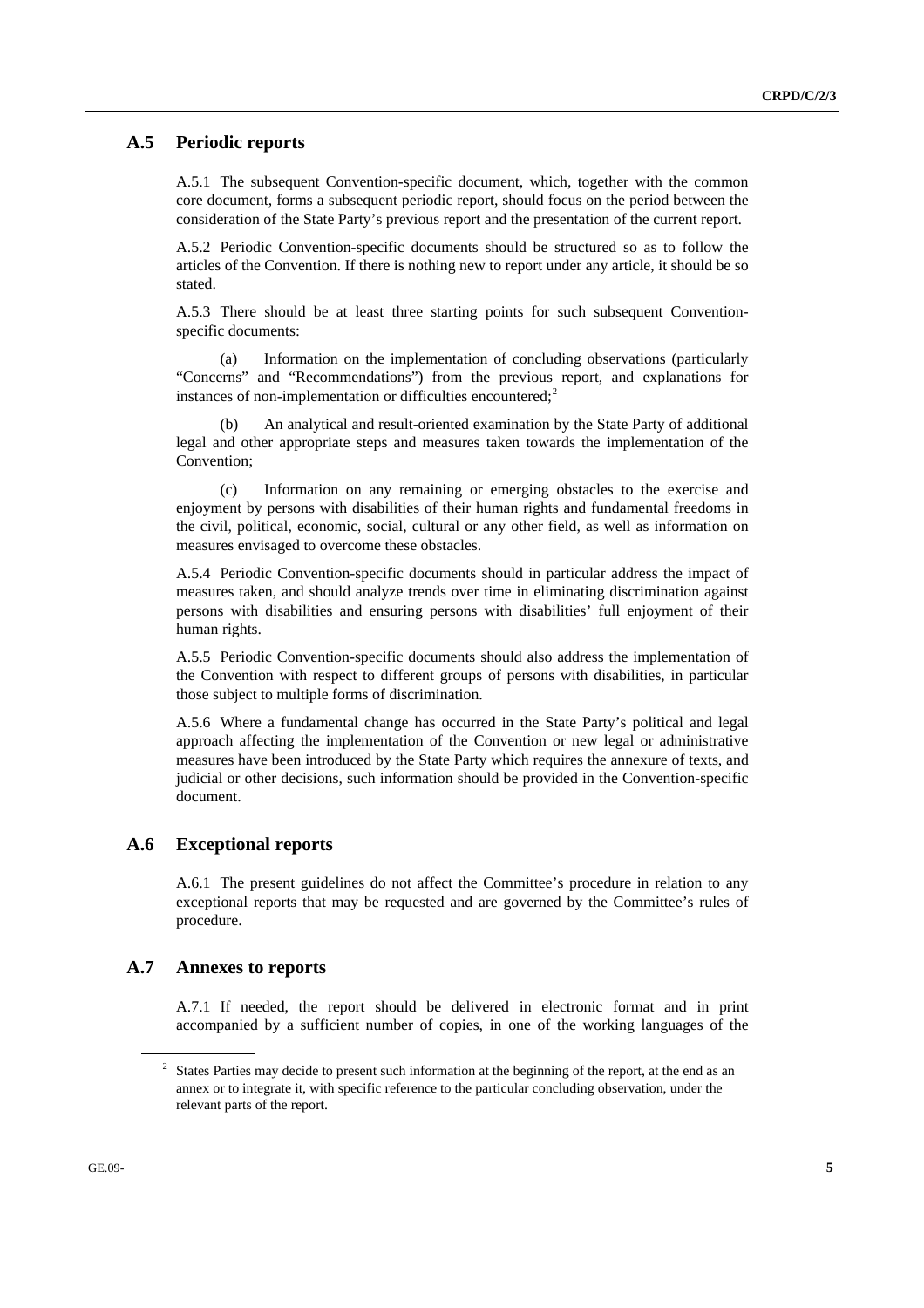United Nations, of the principal legislative, judicial, administrative and other supplementary documentation that the reporting States may wish to have distributed to all members of the Committee to facilitate the consideration of their report. These texts may be submitted in accordance with paragraph 20 of the harmonized guidelines on reporting.

# **A.8 Measures to implement outcomes of United Nations conferences, summits and reviews**

A.8.1 The Convention-specific document should also include information on the implementation of the disability elements of the Millennium Development Goals and on the outcomes of other relevant United Nations conferences, summits and reviews.

# **A.9 General recommendations**

A.9.1 General recommendations adopted by the Committee should be taken into account in preparing the Convention-specific document.

# **A.10 Reservations and declarations**

A.10.1 General information on reservations and declarations should be included in the common core document in accordance with paragraph 40 (b) of the harmonized reporting guidelines. In addition, specific information in respect to reservations and declarations to the Convention should be included in the Convention-specific document submitted to the Committee, the Committee's statements on reservations and, where applicable, the Committee's concluding observations. Any reservation to or declaration relating to any article of the Convention by the State Party should be explained and its continued existence clarified.

A.10.2 States Parties that have entered general reservations which do not refer to a specific article, or which are directed at articles 4, 5 and 12 should report on the interpretation and the effect of those reservations. States Parties should provide information on any reservations or declarations they may have lodged with regard to similar obligations in other human rights treaties.

# **A.11 ILO Conventions**

A.11.1 If a State Party is a participant to any of the International Labour Organization (ILO) Conventions listed in appendix 2 of the harmonized guidelines, or to any other relevant conventions of United Nations specialized agencies, and has already submitted reports to the supervisory committee(s) concerned that are relevant to any of the rights recognized in the Convention, it should append the respective parts of those reports rather than repeat the information in the treaty-specific document. However, all matters which arise under the Convention and are not fully covered in those reports should be dealt with in the present treaty-specific document.

# **A.12 Optional Protocol**

A.12.1 If the State Party has ratified or acceded to the Optional Protocol and the Committee has issued views entailing provision of a remedy or expressing any other concern, relating to a communication received under that Protocol, the Convention-specific document should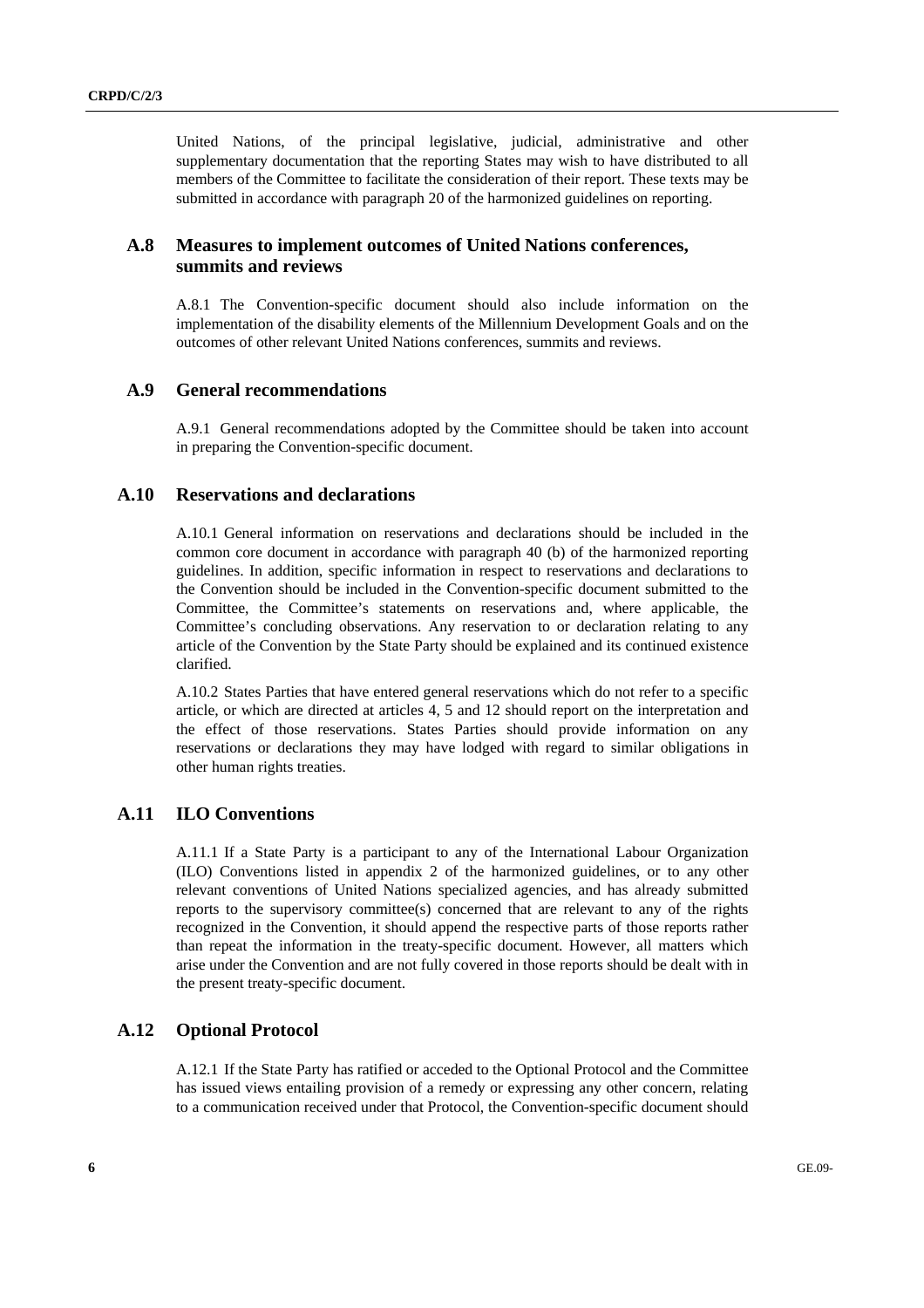include further information about the remedial steps taken as well as other steps taken to ensure that any circumstance giving rise to the communication does not recur. Reports also should indicate any provisions of legislation currently in force that the State party considers an obstacle to the implementation of the Optional Protocol, and whether there are plans to review such provisions.

A.12.2 If the State Party has ratified or acceded to the Optional Protocol and the Committee has conducted an inquiry under article 6 of the Optional Protocol, the Convention-specific document should include details of any further measures taken in response to an inquiry, and to ensure that the violations giving rise to the inquiry do not recur.

# **B. Segment of the treaty-specific document submitted to the Committee relating to general provisions of the Convention**

## **Articles 1 to 4 of the Convention**

These articles establish the purpose, definitions, general principles and obligations of the Convention.

- The definition of disability used to collect the data being analysed, which impairments have been included, and the conceptualization of "long- term"
- The ways and means by which the domestic law defines and understands the concepts provided in articles 1 and 2 of the Convention, and in particular any laws, regulations, social customs or practices that discriminate on the ground of disability
- The ways and means by which the State Party defines and understands the concept of "reasonable accommodation", and the requirement of "disproportionate and undue burden", providing examples
- In what manner the general principles and obligations established under articles 3 and 4 of the Convention have been implemented, and how it intends to ensure their effective realization, in particular the principle of promotion of the full realization of the rights under the Convention without discrimination based on disability as provided under article 4 and provide examples
- Disaggregated and comparative statistical data on the effectiveness of specific antidiscrimination measures and the progress achieved towards ensuring equal realization of each of the Convention rights by persons with disabilities including a gender- and age-based perspective
- Which Convention rights the State Party has endeavoured to implement progressively and which it has committed to implement immediately. Describe the impact of the latter measures
- The degree of involvement of persons with disabilities including women, boys and girls with disabilities in the development, implementation and evaluation of legislation and policies to introduce the Convention. It should also be indicated the diversity of persons with disabilities who have been involved in these processes with a gender, and age based perspective
- Whether the State has measures that provide higher levels of protection of the rights of persons with disabilities than those included in the Convention, in line with paragraph 4 of article 4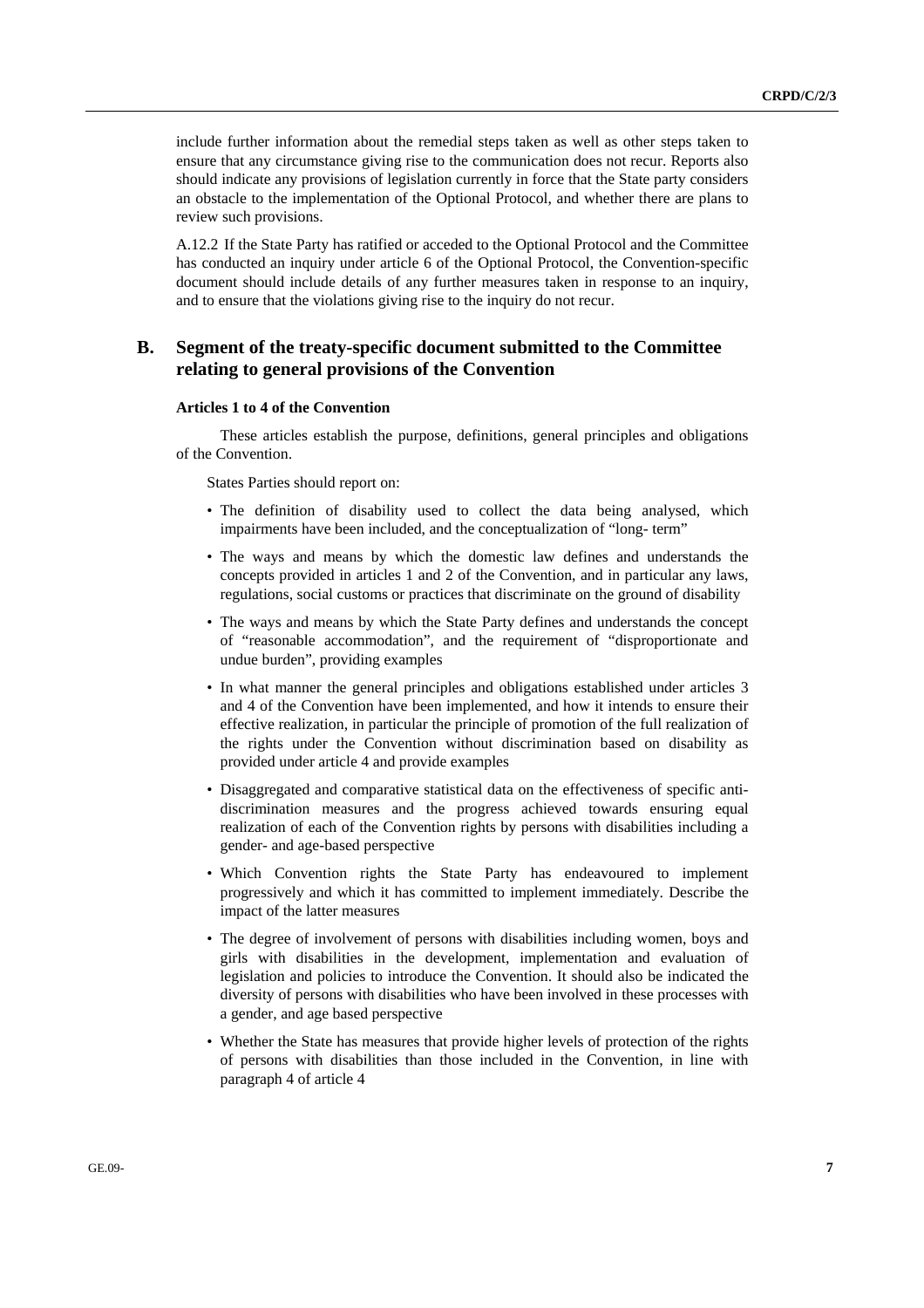• How it has been ensured that the provisions of the Convention extend to all parts of the States, without any limitation or exception, in the case of federal or very decentralized States.

## **C. Segment of the report relating to specific rights**

# **Article 5 - Equality and non-discrimination**

This article recognizes that all persons are equal before the law with entitlement to equal protection and benefit of the law on equal grounds without any discrimination.

States Parties should report on:

- Whether persons with disabilities are able to use the law to protect or pursue their interests on an equal basis to others
- Effective measures taken to guarantee persons with disabilities equal and effective legal protection against all types of discrimination, including the provision of reasonable accommodation
- Policies and programmes, including affirmative action measures, to achieve the de facto equality of persons with disabilities, taking into account their diversity.

#### **Article 8 - Awareness-raising**

This article establishes the obligation of States Parties to conduct effective awareness raising policies to promote a positive image of persons with disabilities. The report should contain information on the measures taken to raise awareness of persons with disabilities, to foster respect for their rights and dignity, their capabilities and contributions, and to combat stereotypes, and prejudices against them.

States Parties should report on:

- Public-awareness campaigns directed to general society, within the education system and actions undertaken through mainstream media
- Actions undertaken to raise awareness and inform persons with disabilities and other parts of society on the Convention and the rights it includes

#### **Article 9 - Accessibility**

This article establishes the obligation of States Parties to take appropriate measures to enable persons with disabilities to live independently as possible and to participate fully in all aspects of life.

- Legislative and other measures taken to ensure to persons with disabilities, access on an equal basis with others to the physical environment (including the use of signal indicators and street signs), to transportation, information and communications, (including information and communications technologies and systems) and to other facilities and services provided to the public including by private entities, both in urban and in rural areas according to article 9, paragraphs 2 (b) to (h), of the Convention
- Technical standards and guidelines for accessibility; as well as on the auditing of their fulfilment and sanctions for noncompliance; and whether resources obtained by means of money sanctions are applied to encourage accessibility actions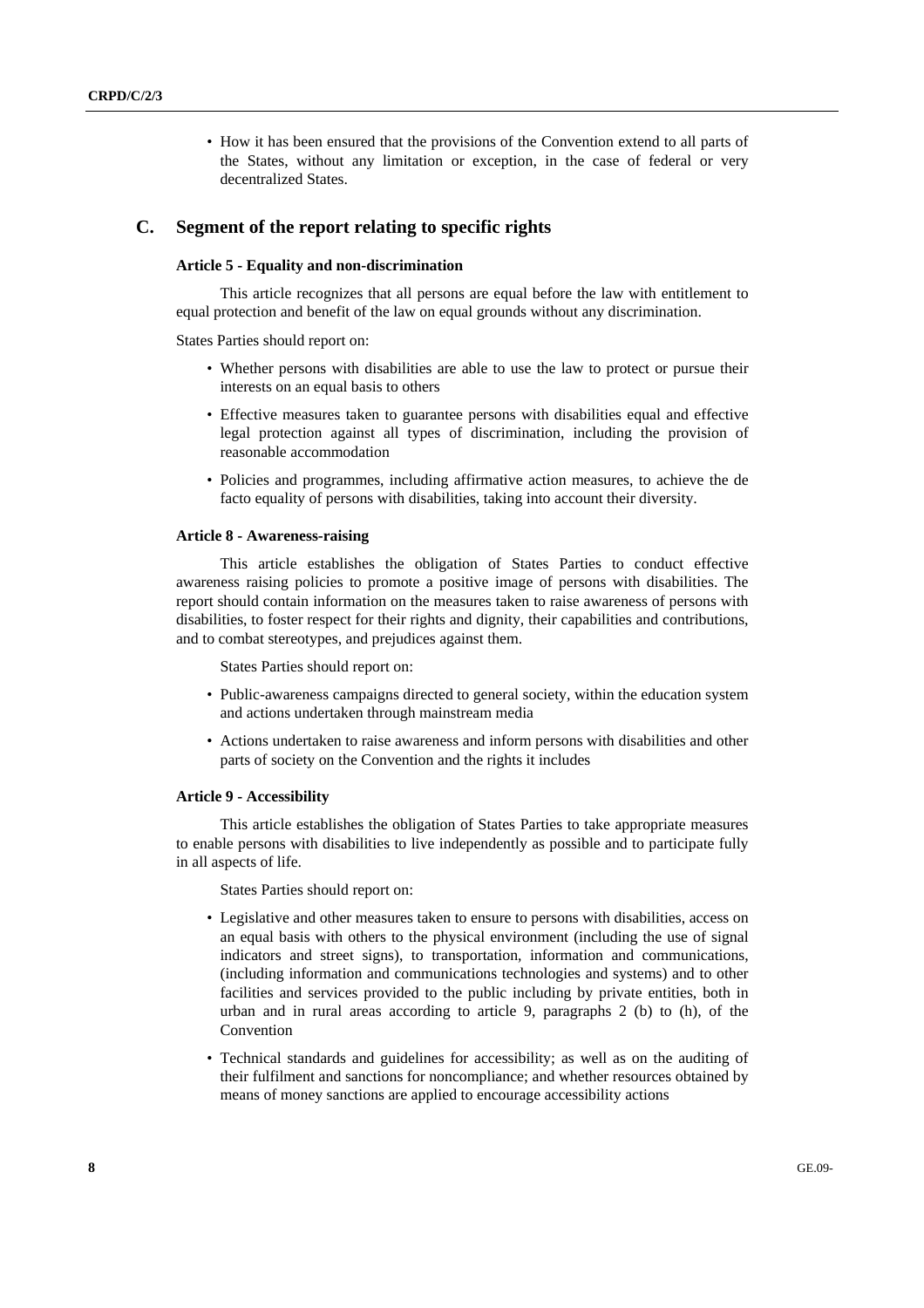- The use of public procurement provisions and other measures that establish compulsory accessibility requirements
- The identification and elimination of obstacles and barriers to accessibility including from both within the public and the private sector, and national accessibility plans established with clear targets and deadlines

### **Article 10 - Right to life**

This article reaffirms the inherent right to life of persons with disabilities on an equal basis with others.

States Parties should report on:

- Whether the legislation recognizes and protects the right to life and survival of persons with disabilities on an equal basis with others
- Whether persons with disabilities are being subject to arbitrary deprivation of life

#### **Article 11 - Situations of risk and humanitarian emergencies**

This article obliges States Parties to ensure the protection and safety of persons with disabilities in situations of risk, such as situations resulting from armed conflicts, humanitarian emergencies or natural disasters.

 States Parties should report on any measures taken to ensure their protection and safety including measures taken to include persons with disabilities in national emergency protocols.

 States Parties should report on measures taken to ensure that humanitarian aid relief is distributed in an accessible way to people with disabilities caught in humanitarian emergency, in particular measures taken to ensure that sanitation and latrine facilities in emergency shelters and refugee camps are available and accessible for persons with disabilities.

#### **Article 12 - Equal recognition before the law**

This article reaffirms that persons with disabilities have the right to recognition as persons before the law.

- Measures taken by the State Party to ensure that persons with disabilities enjoy legal capacity on an equal basis with others in all aspects of life, in particular such measures as to ensure the equal right of persons with disabilities to maintain their physical and mental integrity, full participation as citizens, own or inherit property, to control their own financial affairs and to have equal access to bank loans, mortgages and other forms of financial credit, and their right not to be arbitrarily deprived of their property
- Whether legislation does or does not exist which restricts the full legal capacity on the basis of disability, as well as actions being taken towards conformity with article 12 of the Convention
- The support available to persons with disabilities to exercise their legal capacity and manage their financial affairs
- The existence of safeguards against abuse of supported decision-making models
- Awareness-raising, and education campaigns in relation to equal recognition of all persons with disabilities before the law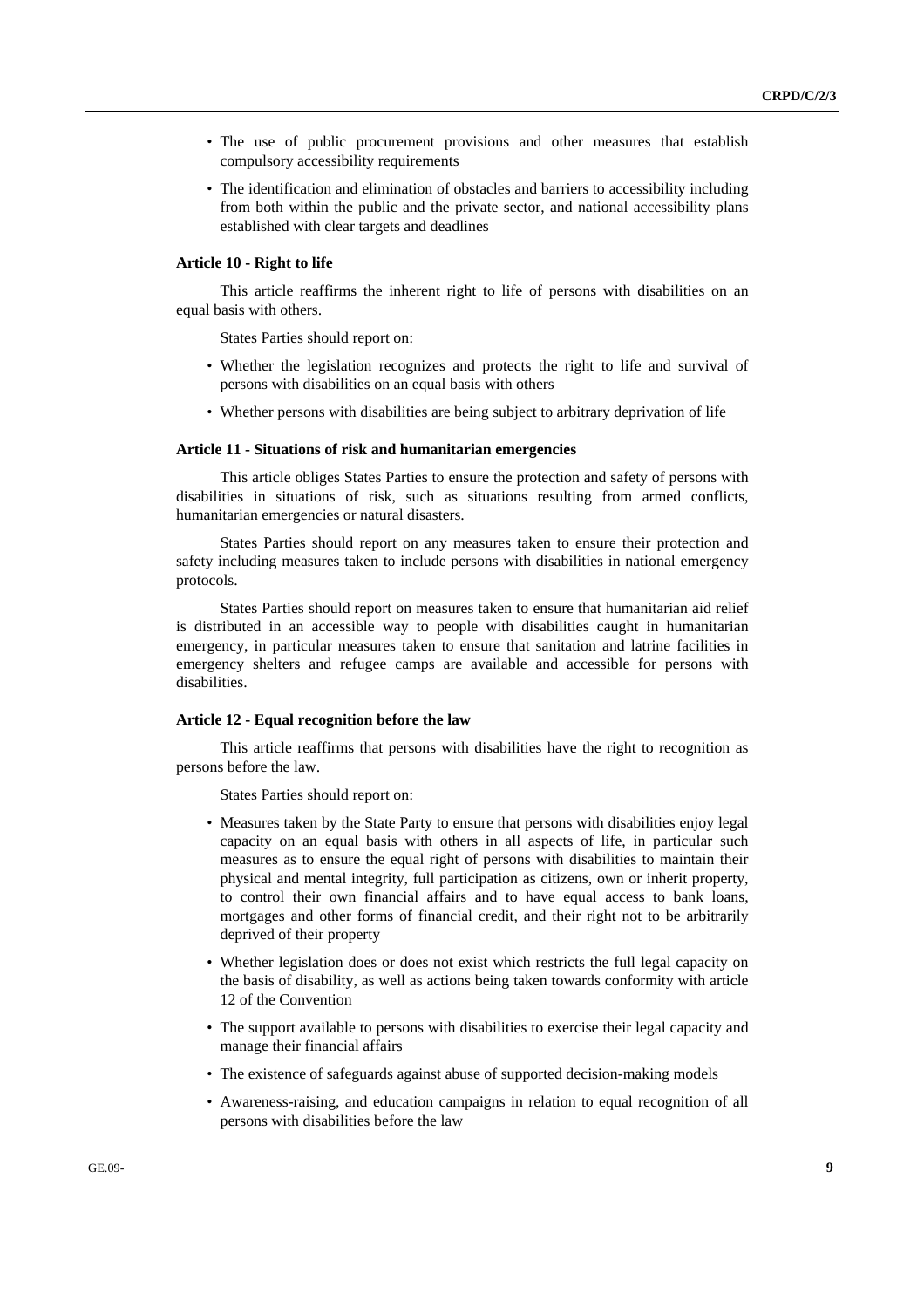#### **Article 13 - Access to justice**

This article recognizes the right of persons with disabilities to have effective access to justice on an equal basis to others, without being excluded from legal proceedings.

States Parties should report on:

- Measures taken to ensure the effective access to justice at all stages of the legal process, including investigative and other preliminary stages, by all persons with disabilities
- Measures taken to ensure effective training of personnel in the national justice and prison system, in the respect for the rights of persons with disabilities
- The availability of reasonable accommodations, including procedural accommodations that are made in the legal process to ensure effective participation of all types of persons with disabilities in the justice system, whatever the role which they find themselves in (for example as victims, perpetrators, witness or member of jury, etc.)
- Age-related accommodations to ensure effective participation of children and young persons with disabilities

#### **Article 14 - Liberty and security of the person**

This article ensures that persons with disabilities enjoy the right to liberty and personal security, and are not deprived of their liberty, unlawfully or arbitrarily, on the basis of the existence of a disability.

States Parties should report on:

- Measures taken by the State Party to ensure that all persons with all forms of disabilities enjoy the right to liberty and security of person and that no person is deprived of her/his liberty on the basis of her/his disability
- Actions being taken to abolish any legislation that permits the institutionalization or the deprivation of liberty of all persons with all forms of disabilities
- Legislative and other measures put in place to ensure that persons with disabilities who have been deprived of their liberty are provided with the required reasonable accommodation, and benefit from the same procedural guarantees as all other persons to enjoy fully their remaining human rights

# **Article 15 - Freedom from torture or cruel, inhuman or degrading treatment or punishment**

This article establishes the protection of persons with disabilities from being subjected to torture, cruel, inhuman and degrading treatment or punishment.

- Measures taken to protect effectively persons with disabilities from medical or scientific experimentation without their free and informed consent, including persons with disabilities who need support in exercising their legal capacity
- The inclusion of persons with disabilities in national strategies and mechanisms to prevent torture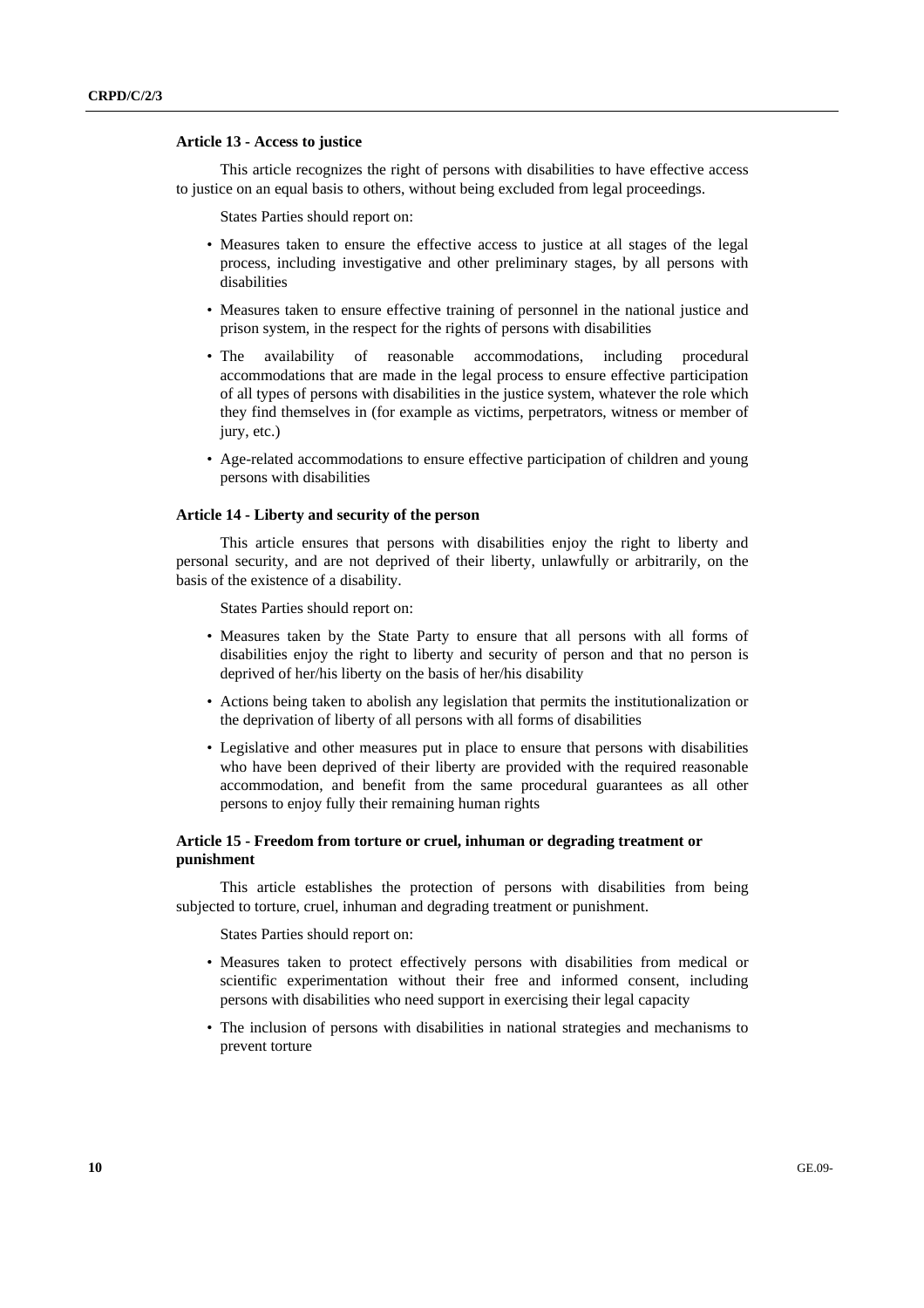#### **Article 16 - Freedom from exploitation, violence and abuse**

This article protects persons with disabilities from all forms of exploitation, violence and abuse, both within and outside the home, paying special attention to children and women with disabilities.

States Parties should report on:

- Legislative, administrative, social, educational and other measures taken to protect persons with disabilities, both within and outside the home, from all forms of exploitation, violence and abuse, including the gender and child based aspects
- Social protection measures to assist and support persons with disabilities, including their families and caregivers, and to prevent, recognize and report instances of exploitation, violence and abuse, including the gender- and child-based aspects
- Measures taken to ensure that all services and programmes designed to serve persons with disabilities are effectively monitored by independent authorities
- Measures taken to ensure that all persons with disabilities who are victims of violence have access to effective recovery, rehabilitation and social re-integration services and programmes
- Measures taken to ensure that all services and resources available to prevent and support victims of violence are accessible to persons with disabilities
- Legislation and policies, including women and child focused legislation and policies, to ensure that instances of exploitation, violence and abuse against persons with disabilities are identified, investigated and, where appropriate, prosecuted.

# **Article 17 - Protecting the integrity of the person**

This article establishes the right to respect for the physical and mental integrity of persons with disabilities.

States Parties should report on:

- Measures taken to protect persons with disabilities from medical (or other) treatment given without the free and informed consent of the person
- Measures taken to protect all persons with disabilities from forced sterilization, and girls and women from forced abortions
- The existence, composition and role of independent review organizations to ensure the fulfilment of this right, as well as the programmes and measures adopted by these bodies

#### **Article 18 - Liberty of movement and nationality**

This article recognizes the right of persons with disabilities to liberty of movement, to freedom to choose their residence and to a nationality.

- Legislative or administrative measures taken to ensure the right of persons with disabilities to acquire a nationality and to not be deprived of it, as well as to ensure the right of persons with disabilities to enter or leave the country arbitrarily
- Measures taken to ensure that every newborn child with a disability be registered upon birth and given a name and a nationality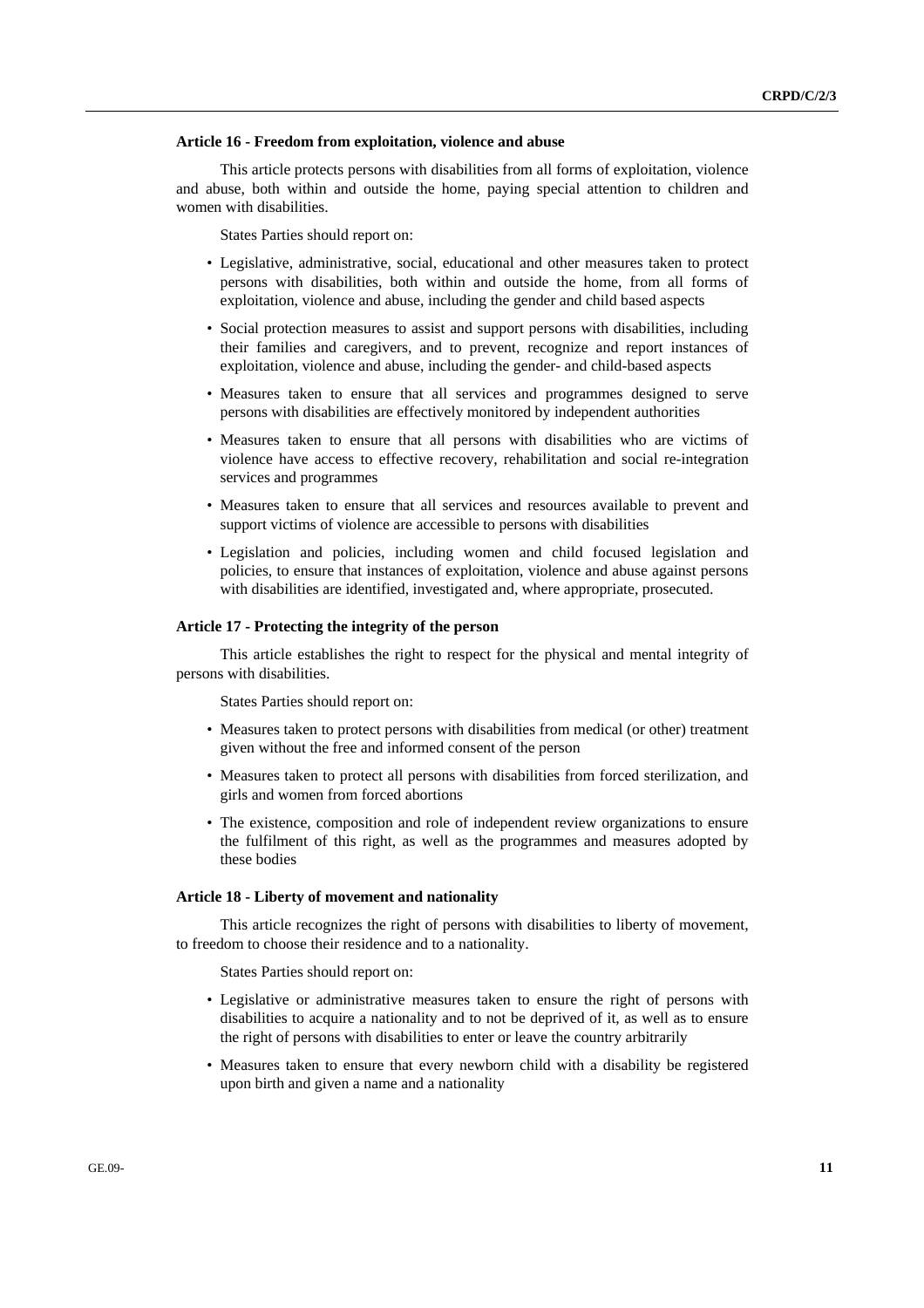#### **Article 19 - Living independently and being included in the community**

This article recognizes the right of persons with disabilities to live independently and to participate in the community.

States Parties should report on:

- The existence of available independent living schemes, including the provision of personal assistants for persons who so require
- The existence of in-house support services allowing persons with disabilities to live in their community
- The existence and range of options of residential services for living arrangements, including shared and sheltered accommodation which take into account the form of disability
- The degree of accessibility for persons with disabilities to community services and facilities provided to the general population

#### **Article 20 - Personal mobility**

This article recognizes the right of persons with disabilities to move freely with the greatest possible independence.

State Parties should report on:

- Measures to facilitate the personal mobility of persons with disabilities, including the use of signal indicators and street signs for accessibility, in the manner and the time of their choice, as well as their access to forms of assistance (human, animal, or assistive technologies and devices), at an affordable cost
- Measures taken to ensure that the technologies are high quality, affordable, and userfriendly
- Measures taken to give training in mobility skills to persons with disabilities and specialist staff
- Measures taken to encourage entities that produce mobility aids, devices and assistive technologies to take into account all aspects of mobility for persons with disabilities

#### **Article 21 - Freedom of expression and opinion, and access to information**

 This article recognizes the right of persons with disabilities to freedom of expression and opinions, including the freedom to seek, receive and impart information and ideas through all forms of communication of their choosing.

- Legislative and other measures taken to ensure that information provided to the general public is accessible to persons with disabilities in a timely manner an without additional cost
- Legislative and other measures taken to ensure that persons with disabilities can use their preferred means of communication in all forms of official interaction and access to information, such as sign language, Braille, augmentative and alternative communication, and all other accessible means
- Measures taken to urge private entities and mass media to provide their information and services in an accessible form for persons with disabilities, including measures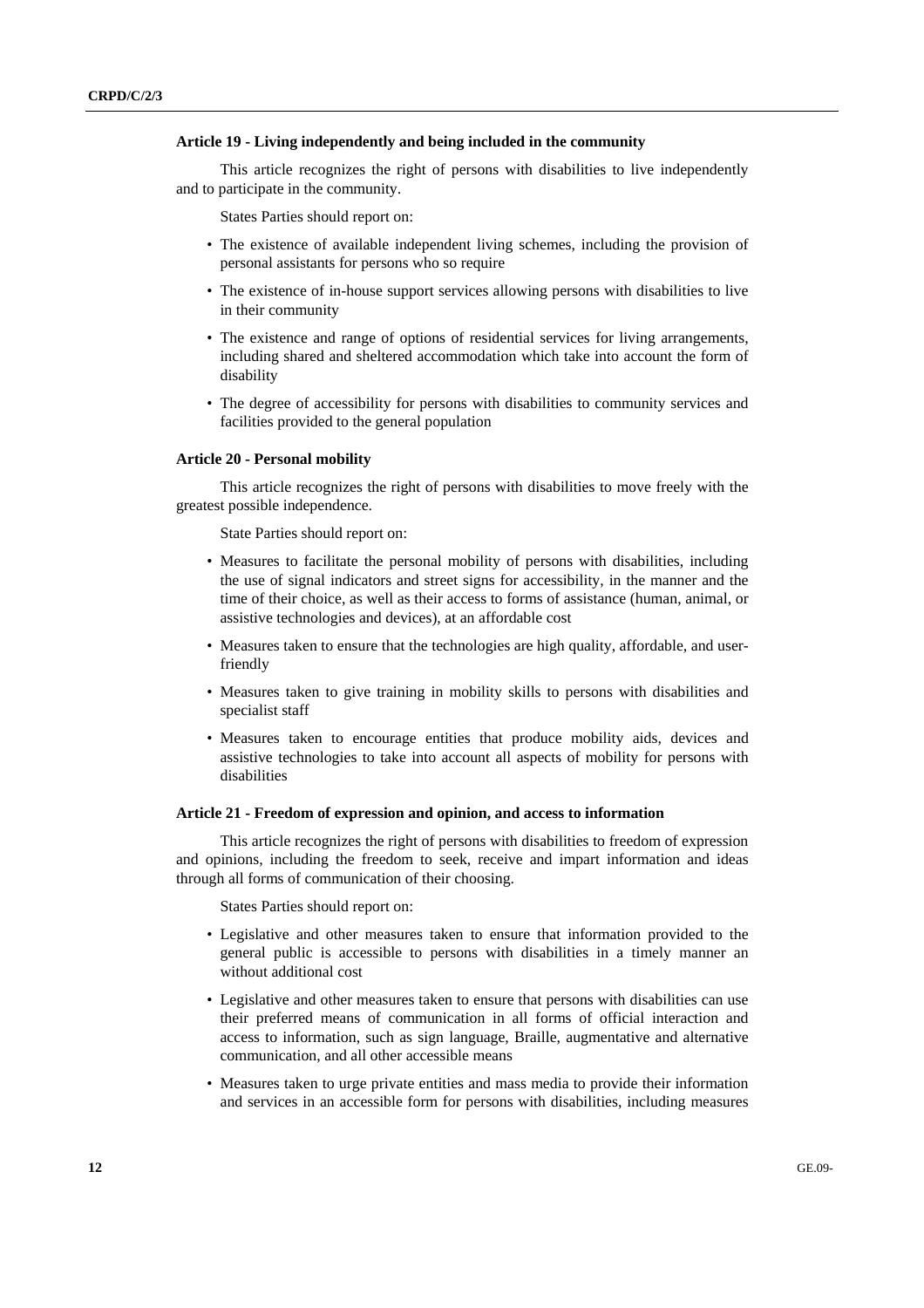taken to prevent the blocking or restriction of access to information in alternative formats by the private sector

- Degree of accessibility of mass media and percentage of public websites that comply with the Web Accessibility Initiative (WAI) standards
- Legislative and other measures taken linked to the official recognition of sign language(s)

#### **Article 22 - Respect for privacy**

This article recognizes the right of all persons with disabilities to the protection of their private life, honour and reputation.

States Parties should report on the measures taken to protect the privacy of personal, health and rehabilitation related information of persons with disabilities.

States parties should report on measures taken so that persons with disabilities not be concealed on the pretext of protection of privacy.

## **Article 23 - Respect for home and the family**

This article recognizes the right of persons with disabilities to marriage and to found a family, to decide freely on the number of children to have, and to retain their fertility on an equal basis to others.

States Parties should report on:

- Measures taken to ensure that persons with disabilities may exercise the right to marry and to found a family on the basis of full and free consent
- Measures taken so that persons with disabilities have access to family planning, assistive reproduction and adoption or fostering programmes
- Measures taken to ensure that parents with disabilities, who so require, are provided with the adequate support in their child-rearing responsibilities, ensuring the parentchild relationship
- Measures taken to ensure that no child is separated from her/his parents because of the disability of either the child or one or both of the parents
- Measures taken to support fathers and mothers, and the families of boys and girls with disabilities, in order to prevent concealment, abandonment, neglect or segregation of the boy or girl with a disability
- Measures taken to avoid institutionalization of boys and girls with disabilities whose parents are unable to care for them, and ensure that they are provided with alternative care from the wider family, or when this is not possible, in a family setting in the wider community
- Measures taken to prevent the forced sterilization of persons with disabilities, especially with girls and women

## **Article 24 - Education**

This article recognizes the right of persons with disabilities to education on the basis of equal opportunity, ensuring an inclusive education system at all levels and the facilitation of access to lifelong learning.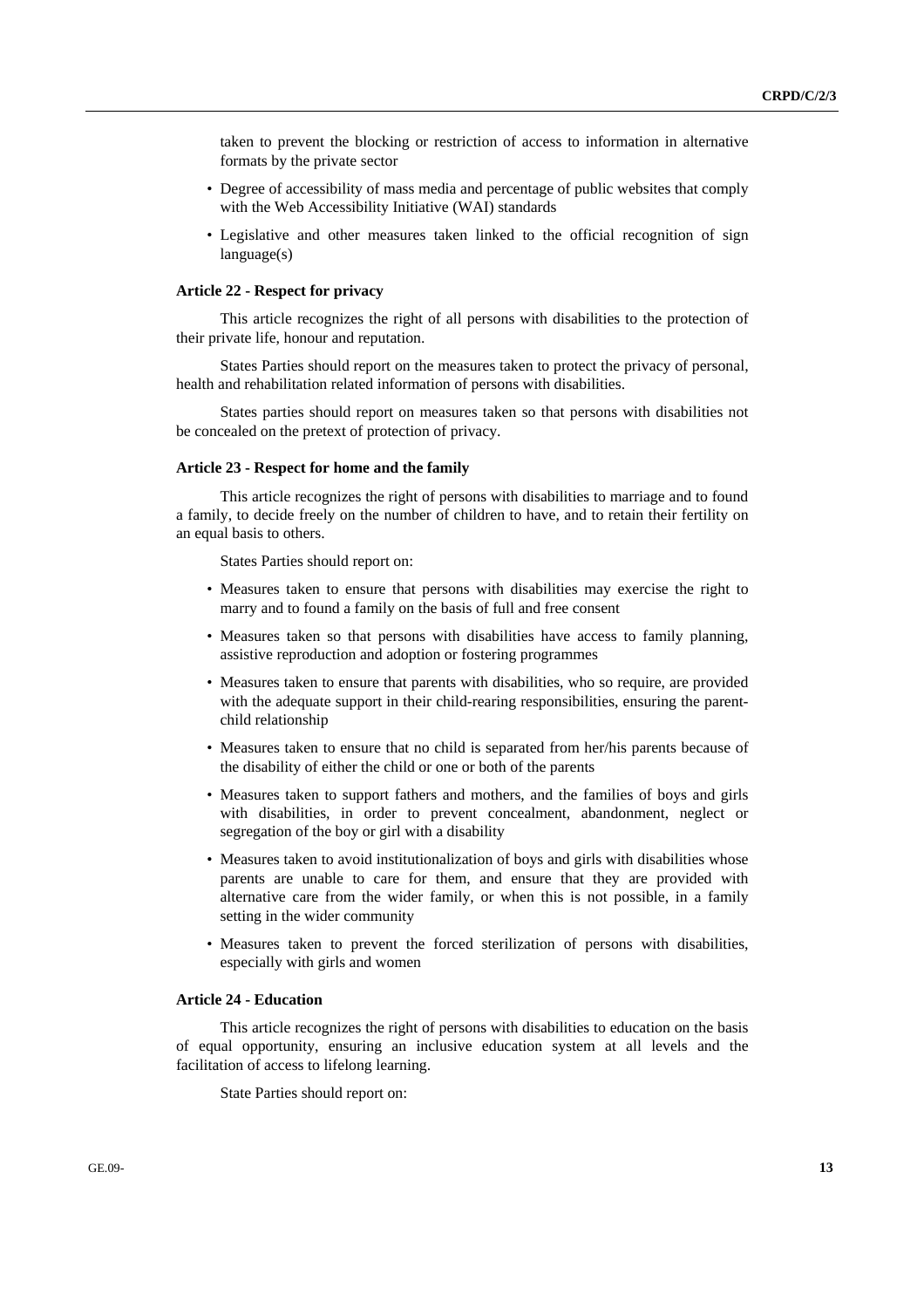- Measures taken to ensure that every child with disabilities has access to early-stage education, and mandatory primary, secondary and higher education
- Information on the number of boys and girls with disabilities in early-stage education
- Information on the existing significant differences in the education of boys and girls in the different education levels and whether there are policies and legislation to cater for these differences
- Legislative and other measures that ensure that schools and materials are accessible and that individualized reasonable accommodation and support required by persons with disabilities is provided to ensure effective education and full inclusion
- Availability of specific skills-training services for children, adults or teachers who so require in Braille, sign languages, augmentative and alternative communication, mobility and other areas
- Measures taken for the promotion of the linguistic identity of deaf persons
- Measures taken to ensure education is delivered in the most appropriate languages, modes, means of communication, and environments for the individual
- Measures to ensure an adequate training on disability to professionals in the education system, as well as measures to incorporate persons with disabilities in the education team
- Number and percentage of students with disabilities in tertiary education
- Number and percentage of students with disabilities by gender and fields of study
- Reasonable accommodation provisions and other measures to ensure access to lifelong learning education
- Measures taken by the State to ensure early identification of persons with disabilities and their education needs

## **Article 25 - Health**

This article recognizes that persons with disabilities have the right to the enjoyment of the highest attainable standard of health, ensuring access for persons with disabilities to health services, including health-related rehabilitation, that are gender-sensitive, in their community and without financial cost.

- Legislative and other measures that protect against discrimination and ensure that persons with disabilities have the same access to quality health services, including in the area of sexual and reproductive health
- Measures taken to ensure that persons with disabilities have access to disabilityrelated health rehabilitation in their community freely and without financial cost
- Health services, early detection and intervention programmes, as appropriate, to prevent and minimize the emergence of secondary disabilities, paying attention to children, women and the elderly, including in rural areas
- Legislative and other measures to ensure that general public health campaigns are accessible for persons with disabilities
- Measures put in place to train doctors and other health professionals on the rights of persons with disabilities, including in rural areas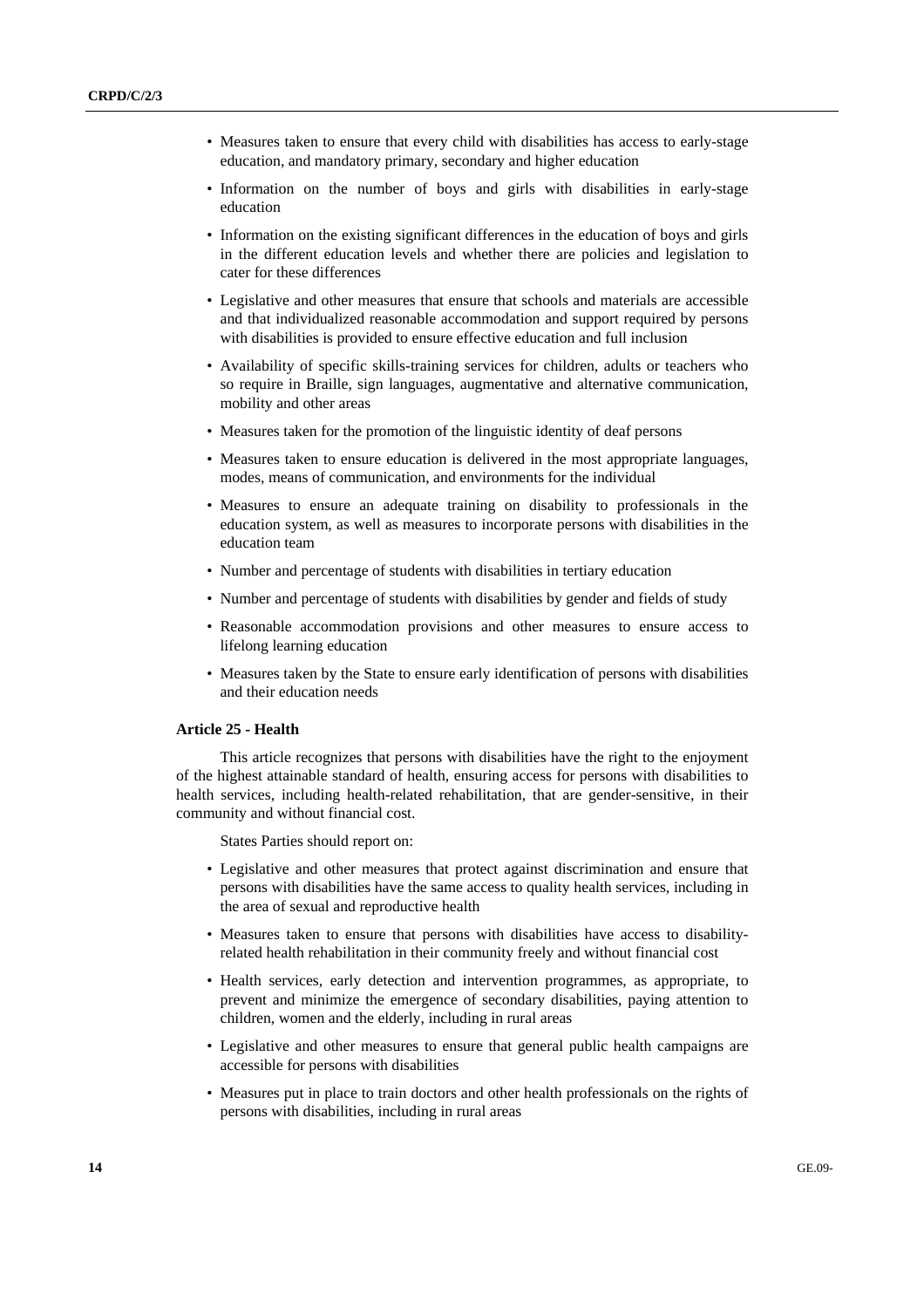- Legislative and other measures to ensure that any health treatment is provided to persons with disabilities on the basis of their free and informed consent
- Legislative and other measures that ensure protection against discrimination in the access to health insurance and other insurance, when these are required by law
- Measures taken to insure that sanitation facilities are not simply available, but fully accessible
- Measures taken to increase awareness and information in various accessible formats, including in Braille, for HIV/AIDS and malaria prevention

### **Article 26 - Habilitation and rehabilitation**

This article establishes the measures to enable persons with disabilities to attain and maintain maximum independence, full physical, mental, social and vocational ability, and full inclusion and participation in all aspects of life, through comprehensive habilitation and rehabilitation programmes, in the areas of health, employment, education and social services.

States Parties should report on:

- General habilitation and rehabilitation programmes for persons with disabilities, in the areas of health, employment, education and social services, including early intervention, peer support, and the availability of these services and programmes in rural areas
- Measures taken to ensure that participation in habilitation and rehabilitation services and programmes is voluntary
- The promotion of initial and continuous training for professionals and staff working in habilitation and rehabilitation programmes
- Measures taken for the promotion, availability, knowledge and use of assistive devices and technologies, designed for persons with disabilities, as they relate to habilitation and rehabilitation
- Measures taken for the promotion of international cooperation in the exchange of assistive technologies in particular with Third World countries

#### **Article 27 - Work and employment**

This article recognizes the right of persons with disabilities to work and to gain a living by participation in a labour market and work environment that is open, inclusive and accessible, including for those who acquire a disability during the course of employment.

- The legislative measures taken to ensure protection against discrimination in all stages of employment and in any form of employment and to recognize the right of persons with disabilities to work on a basis of equality with others, in particular the right to equal pay for equal work
- The impact of targeted employment programmes and policies in place to achieve full and productive employment among persons with disabilities according to paragraphs 1 (a to g) of the Convention
- The impact of measures to facilitate re-employment of persons with disabilities, who are made redundant as a result of privatization, downsizing and economic restructuring of public and private enterprises according to paragraph 1 (e) of the Convention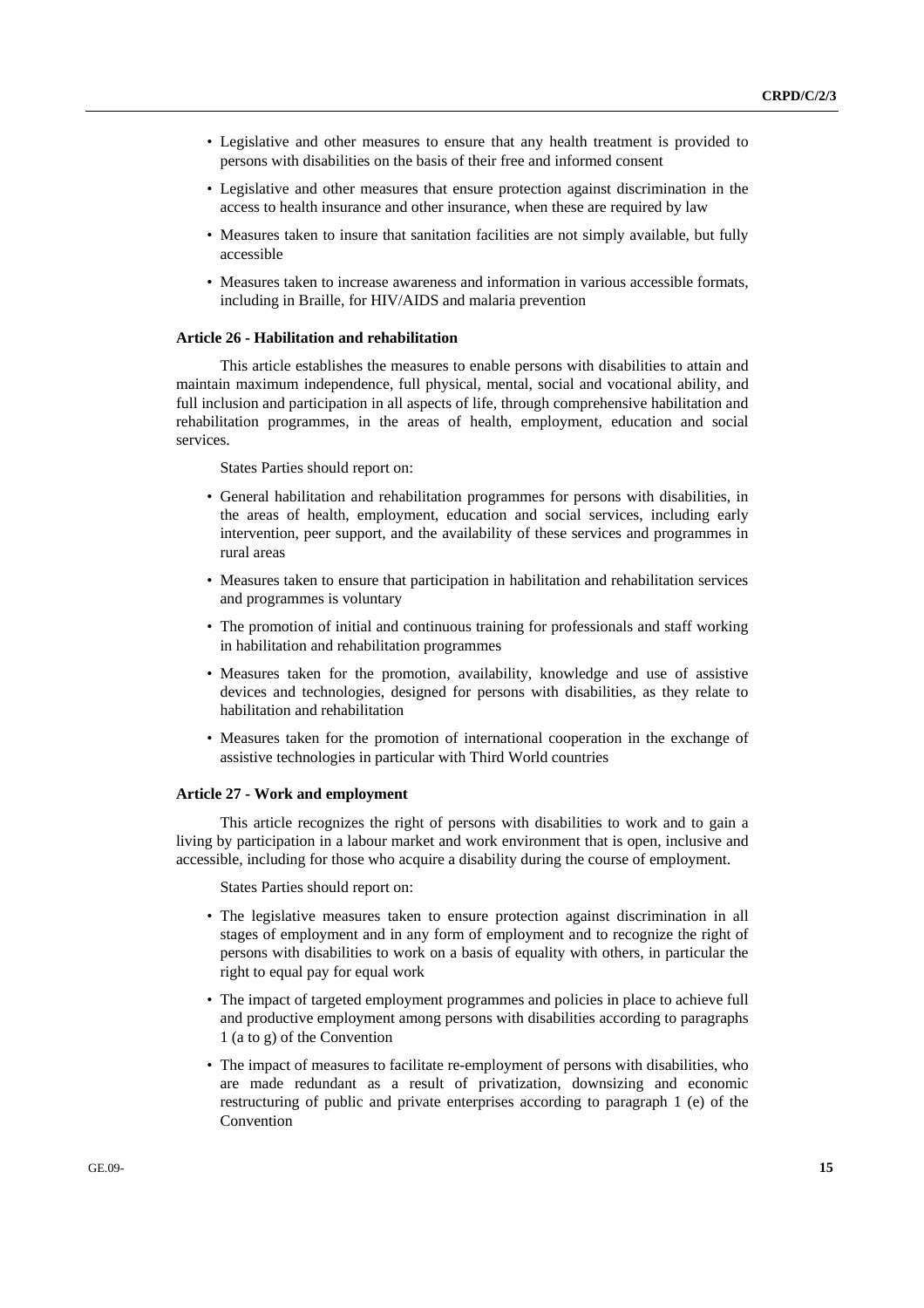- Availability of technical and financial assistance for the provision of reasonable accommodations, including the promotion of the establishment of cooperatives and start ups in order to encourage entrepreneurialism
- Affirmative and effective action measures for the employment of persons with disabilities in the regular labour market
- Positive and effective action measures for the prevention of harassment of persons with disabilities in workplace
- Accessibility of persons with disabilities to open employment and vocational training services, including those for the promotion of self employment
- Information on existing significant differences in employment between men and women with disability and whether there are policies and legislation to cater for these differences in order to promote the advancement of women with disabilities
- Identification of the most vulnerable groups among persons with disabilities (including by providing examples) and policies and legislation in place for their inclusion in the labour market
- Measures taken for the promotion of the trade union rights of persons with disabilities
- Measures taken to assure the retention and retraining of workers who suffer a workplace injury resulting in a disability preventing them from performing their previous tasks
- Provide information on the work of persons with disabilities in the informal economy in the State Party, and the measures taken to enable them to move out of the informal economy, as well as on measures taken to ensure their access to basic services and social protection
- Describe the legal safeguards in place to protect workers with disabilities from unfair dismissal, and forced or compulsory labour according to article 27, paragraph  $\mathcal{D}$
- Measures taken to ensure persons with disabilities who have technical and vocational skills are empowered with the support needed for their entry and re-entry to the labour market according to paragraph 1 (k)
- Measures taken to ensure students with disabilities the same access to the general labour market
- Measures taken to ensure various forms of work, such as work on location, telecommuting (off-site/at home) and subcontracting, and work opportunities offered by new communication technologies

# **Article 28 - Adequate standard of living and social protection**

This article recognizes the right of persons with disabilities to an adequate standard of living and to social protection.

- Measures taken to ensure availability and access by persons with disabilities to clean water, adequate food, clothing and housing and provide examples
- Measures taken to ensure access by persons with disabilities to services, devices and other appropriate assistance at affordable prices, including the availability of programmes that cover disability related extra financial costs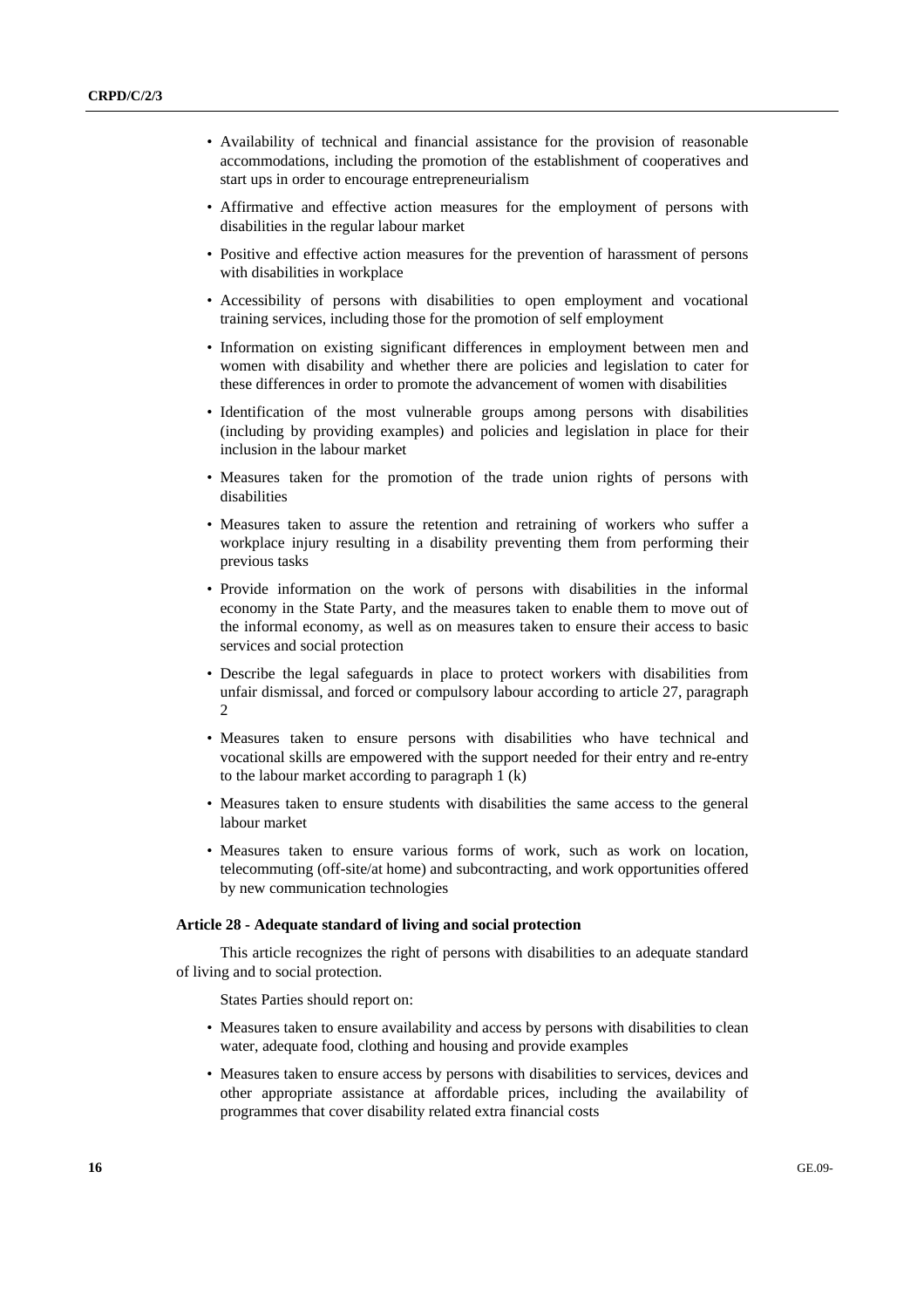- Measures taken to ensure access by persons with disabilities, in particular women and girls and older persons with disability, to social protection programmes and poverty reduction programmes
- Measures towards public housing programmes and retirement benefits and programmes for persons with disabilities
- Measures taken to recognize the connection between poverty and disability

#### **Article 29 - Participation in political and public life**

This article guarantees political rights to persons with disabilities.

States Parties should report on:

- Legislation and measures to guarantee to persons with disabilities, in particular persons with mental or intellectual disability, political rights, including, if it is the case, existing limitations and actions taken to overcome them
- Measures taken to ensure the right to vote of all persons with disabilities, on their own or to be assisted by a person of their choice
- Measures taken to ensure the full accessibility of the voting procedures, facilities and materials
- Indicators measuring the full enjoyment of the right to participate in political and public life of persons with disabilities
- Support provided, if any, to persons with disabilities for the establishment and maintenance of organizations to represent their rights and interests at local, regional and national level

### **Article 30 - Participation in cultural life, recreation, leisure and sport**

This article recognizes the right of persons with disabilities to take part in cultural life, develop and utilize their creative, artistic and intellectual potential, recognition and support of their specific cultural and linguistic identity, and to participate in recreational, leisure and sporting activities on an equal basis with others.

- Measures taken to recognize and promote the right of persons with disabilities to take part on an equal basis with others in cultural life, including opportunities to develop and utilize their creative, artistic and intellectual potential
- Measures taken to ensure that cultural, leisure, tourism and sporting facilities are accessible to persons with disabilities, taking into account children with disabilities, including through the conditional use of public procurement and public funding
- Measures taken to ensure that intellectual property laws do not become a barrier for persons with disabilities in accessing cultural materials, including participation in relevant international efforts
- Measures taken to promote deaf culture
- Measures taken to support the participation of persons with disabilities in sports, including elimination of discriminatory and differentiated treatment of persons with disabilities in the awarding of prizes and medals;
- Measures taken to ensure that children with disabilities have access on an equal basis with all other children to participation in play, recreation, leisure and sporting facilities, including those made within the school system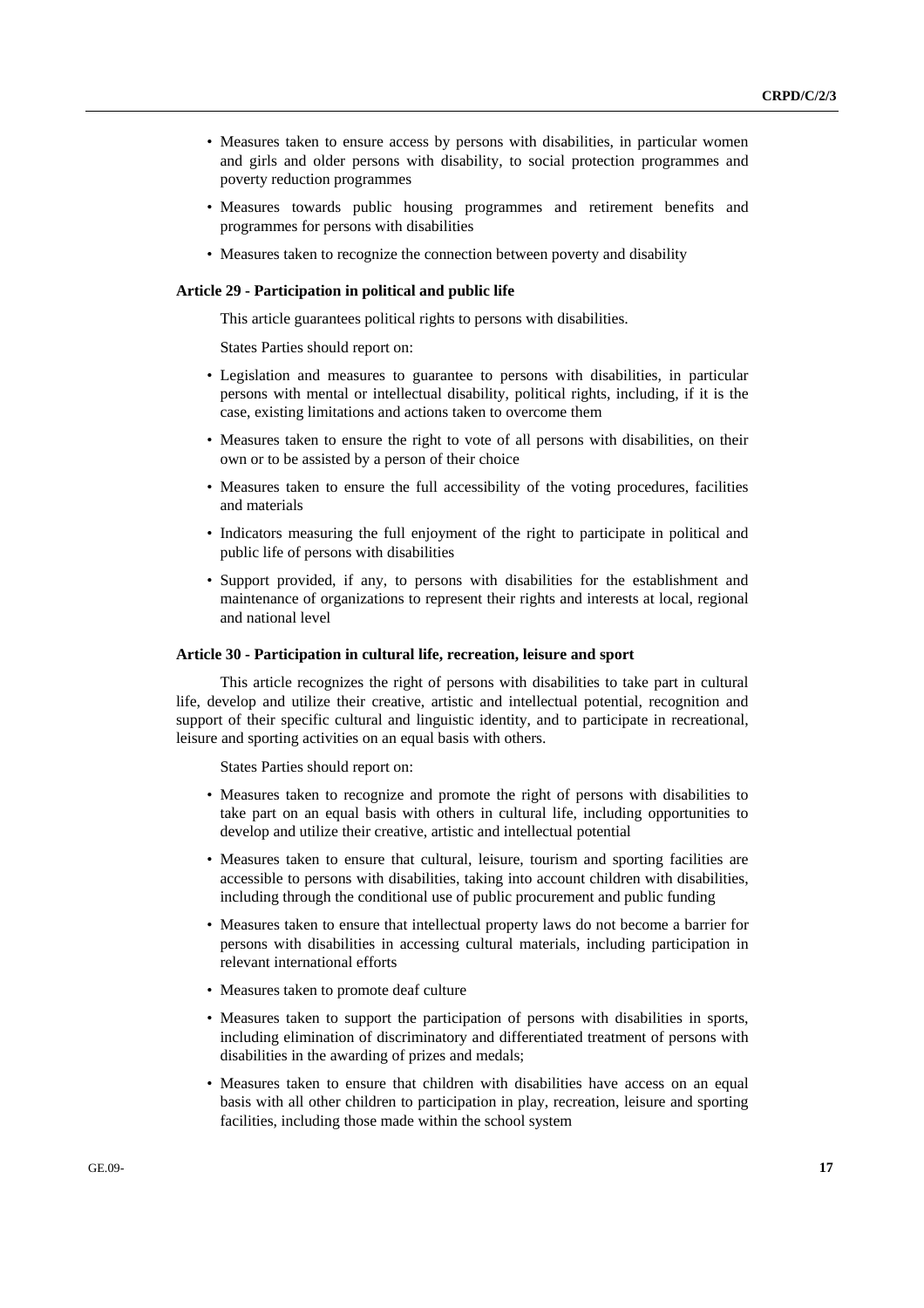# **D. Segment of the reporting relevant to the specific situation of boys, girls and women with disabilities**

#### **Article 6 - Women with disabilities**

Although gender aspects should be mainstreamed in each of the articles where applicable, under this specific article the report should include information regarding measures taken by the State Party to ensure the full development, advancement and empowerment of women, for the purpose of guaranteeing them the exercise and enjoyment of the Convention rights and fundamental freedoms, and the elimination of all forms of discrimination.

States Parties should report on:

- Whether gender inequality of women and girls with disabilities is recognized at legislative and policy levels, as well as within programme development
- Whether girls and women with disabilities enjoy all human rights and fundamental freedoms on an equal basis with boys and men with disabilities
- Whether girls and women with disabilities enjoy all human rights and fundamental freedoms on an equal basis with other girls and women without disabilities

#### **Article 7 - Children with disabilities**

The report should include supplementary information where applicable, regarding measures taken by the State Party to ensure the full enjoyment by children with disabilities of all Convention rights and fundamental freedoms, in particular to ensure that all actions concerning children with disabilities are in the best interests of the child.

States Parties should report on:

- The principles that underpin decision-making in relation to boys and girls with disabilities
- Whether boys and girls with disabilities are able to express their views on all matters that affect them freely, and receive appropriate assistance according to their disability and age to practice this right
- Relevant differences in the situations among boys and girls with disabilities
- Whether children with disabilities are viewed as right-bearers on an equivalent basis to other children

# **E. Segment of the report relevant to specific obligations**

## **Article 31 - Statistics and data collection**

This article regulates the process of collection of data by the State Party.

- Measures taken to collect disaggregated appropriate information, including statistical and research data, to enable them to formulate and implement policies to give effect to the Convention respecting human rights and fundamental freedoms, ethics, legal safeguards, data protection, confidentiality and privacy
- The dissemination of these statistics and measures to ensure their accessibility by persons with disabilities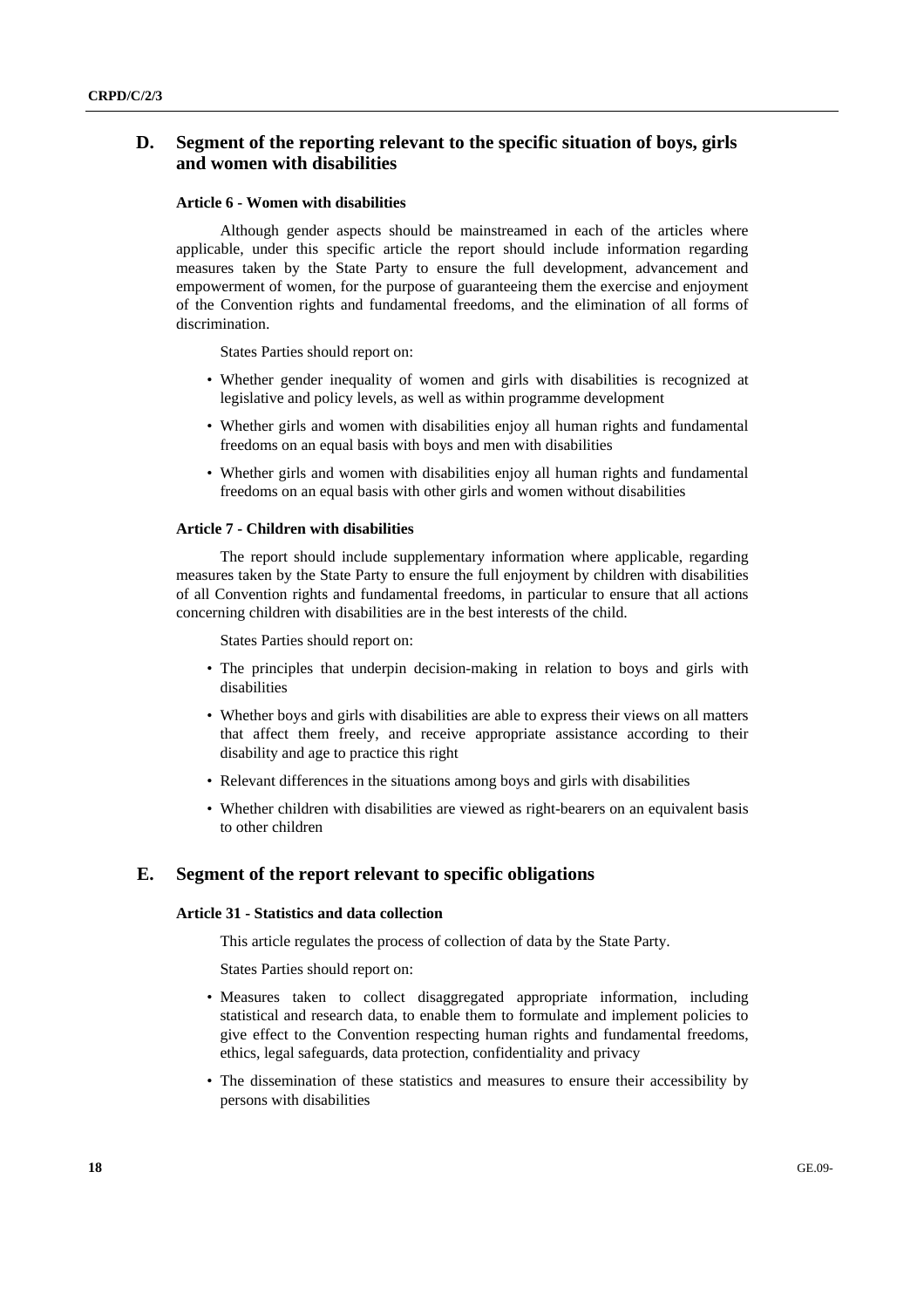• Measures taken to ensure the full participation of persons with disabilities in the process of data collection and research

#### **Article 32 - International cooperation**

This article recognizes the importance of the State's international cooperation in support of national efforts towards the realization of the purpose and objectives of the Convention.

States Parties as donor countries or beneficiaries of international cooperation should report on:

- Measures taken to guarantee that international cooperation be inclusive and accessible by persons with disabilities
- Measures taken to guarantee that donor funds are properly used by recipient States (including by providing examples, numbers and percentages of successful targeted funding)
- Programmes and projects which specifically target persons with disabilities and the percentage of the total budget allocated to them
- Affirmative-action measures taken towards the inclusion of the most vulnerable groups among persons with disability, such as women, children, etc.
- Degree of participation of persons with disabilities in the design, development and evaluation of programmes and projects
- Degree of mainstreamed action towards persons with disabilities in the general programmes and projects developed
- Actions toward facilitating and supporting capacity-building, including through the exchange and sharing of information, experiences, training programmes and best practices
- Whether policies and programmes targeting the Millennium Development Goals (MDGs) take into account the rights of persons with disabilities
- On the development, progress, and effectiveness of programmes for the exchange of technical know-how and expertise for the assistance of persons with disabilities

#### **Article 33 - National implementation and monitoring**

This article regulates the national application and follow-up of the Convention.

- Measures taken to designate one or more focal points within the Government for matters relating to the implementation of the Convention, giving due consideration to the establishment or designation of a coordination mechanism within the Government to facilitate related action in different sectors and at different levels
- The establishment of a framework, including one or more independent mechanisms, as appropriate and measures taken to promote, protect and monitor implementation of the Convention, taking into account the principles relating to the status and function of national institutions for the protection and promotion of human rights
- Measures taken to involve civil society, in particular persons with disabilities and their representative organizations, including gender perspectives, in the monitoring process and the preparation of the report